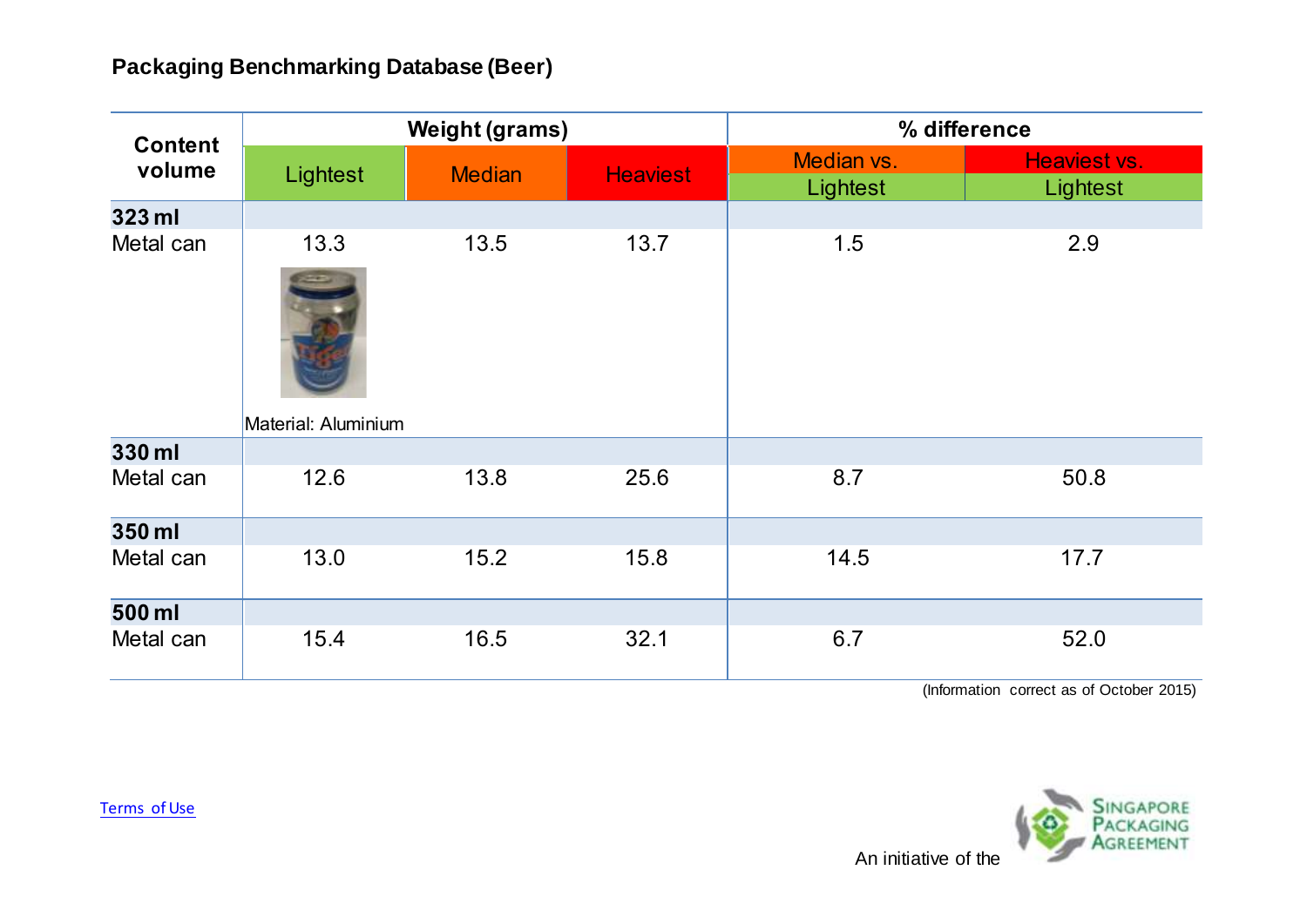| <b>Content</b><br>volume                               | <b>Weight (grams)</b>               |                              |                                         | % difference           |                          |
|--------------------------------------------------------|-------------------------------------|------------------------------|-----------------------------------------|------------------------|--------------------------|
|                                                        | Lightest                            | <b>Median</b>                | <b>Heaviest</b>                         | Median vs.<br>Lightest | Heaviest vs.<br>Lightest |
| 330 ml                                                 |                                     |                              |                                         |                        |                          |
| Overall<br><b>Glass Bottle</b><br>Cap<br>Foil<br>Label | 194.9<br>191.6<br>2.1<br>0.3<br>0.9 | 246.9<br>244.1<br>2.2<br>0.7 | 393.2<br>390.2<br>2.6<br>0.5            | 21.1                   | 50.4                     |
| 355 ml                                                 |                                     |                              |                                         |                        |                          |
| Overall<br><b>Glass Bottle</b><br>Cap<br>Label         | 181.7<br>178.9<br>2.1<br>0.6        | 202.4<br>199.8<br>2.2<br>0.5 | 219.0<br>217.0<br>2.0<br>$\blacksquare$ | 10.2                   | 17.0                     |
| 500 ml                                                 |                                     |                              |                                         |                        |                          |
| Overall<br><b>Glass Bottle</b><br>Cap<br>Label         | 277.1<br>274.2<br>2.1<br>0.8        | 322.3<br>319.0<br>2.1<br>1.1 | 327.7<br>324.5<br>2.1<br>1.0            | 14.0                   | 15.4                     |

(Information correct as of October 2015)

*Overall weight may differ due to rounding.*

[Terms of Use](http://www.nea.gov.sg/terms-of-use/)



An initiative of the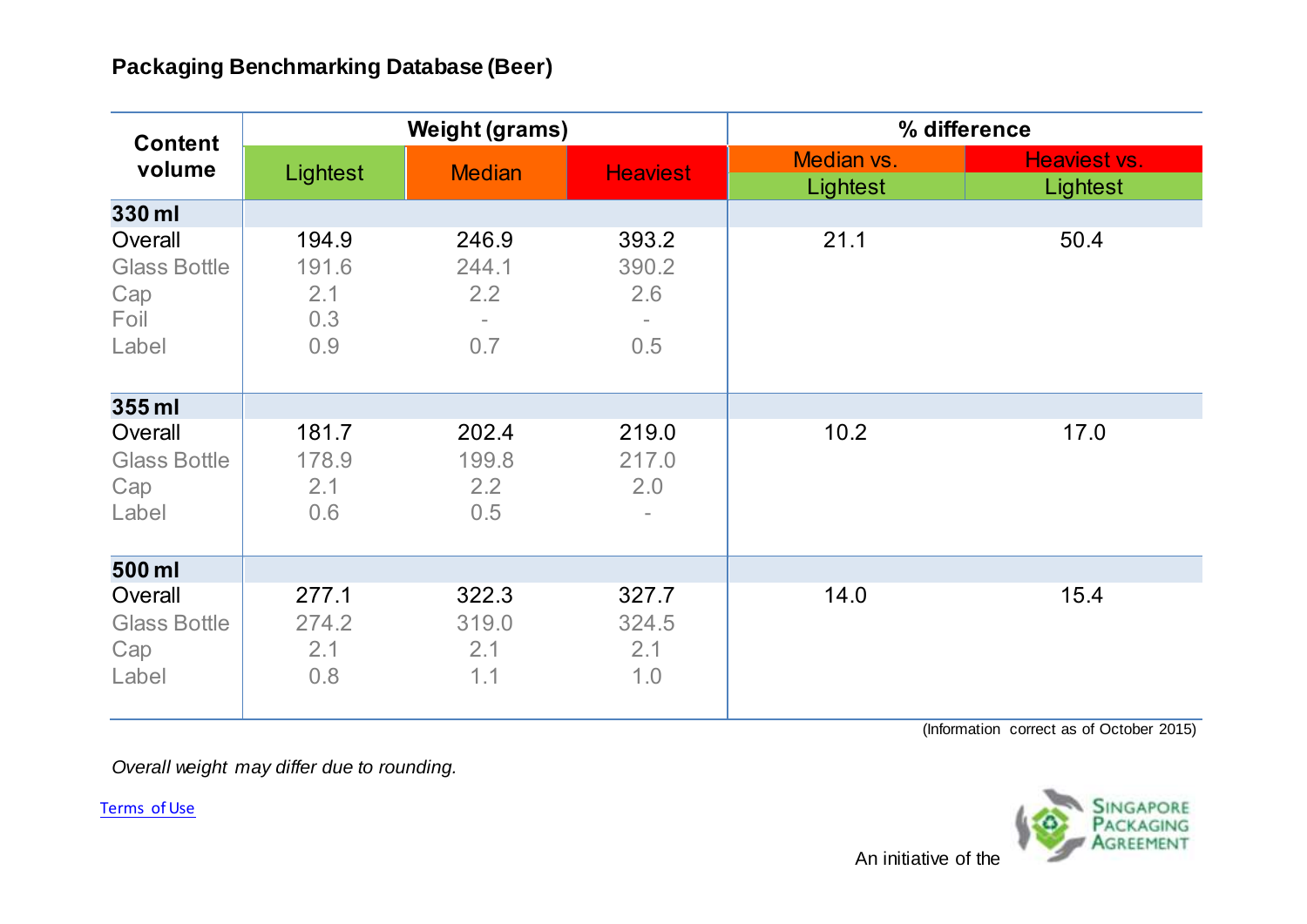| <b>Weight (grams)</b>                    |                                     |                                        | % difference           |                          |
|------------------------------------------|-------------------------------------|----------------------------------------|------------------------|--------------------------|
| Lightest                                 | <b>Median</b>                       | <b>Heaviest</b>                        | Median vs.<br>Lightest | Heaviest vs.<br>Lightest |
|                                          |                                     |                                        |                        |                          |
| 384.8<br>382.2<br>2.1<br>$\equiv$<br>0.5 | 477.6<br>474.4<br>2.2<br>0.4<br>0.6 | 553.2<br>549.9<br>2.4<br>$\sim$<br>0.9 | 19.4                   | 30.4                     |
|                                          |                                     |                                        |                        |                          |

(Information correct as of October 2015)

*Overall weight may differ due to rounding.*

[Terms of Use](http://www.nea.gov.sg/terms-of-use/)